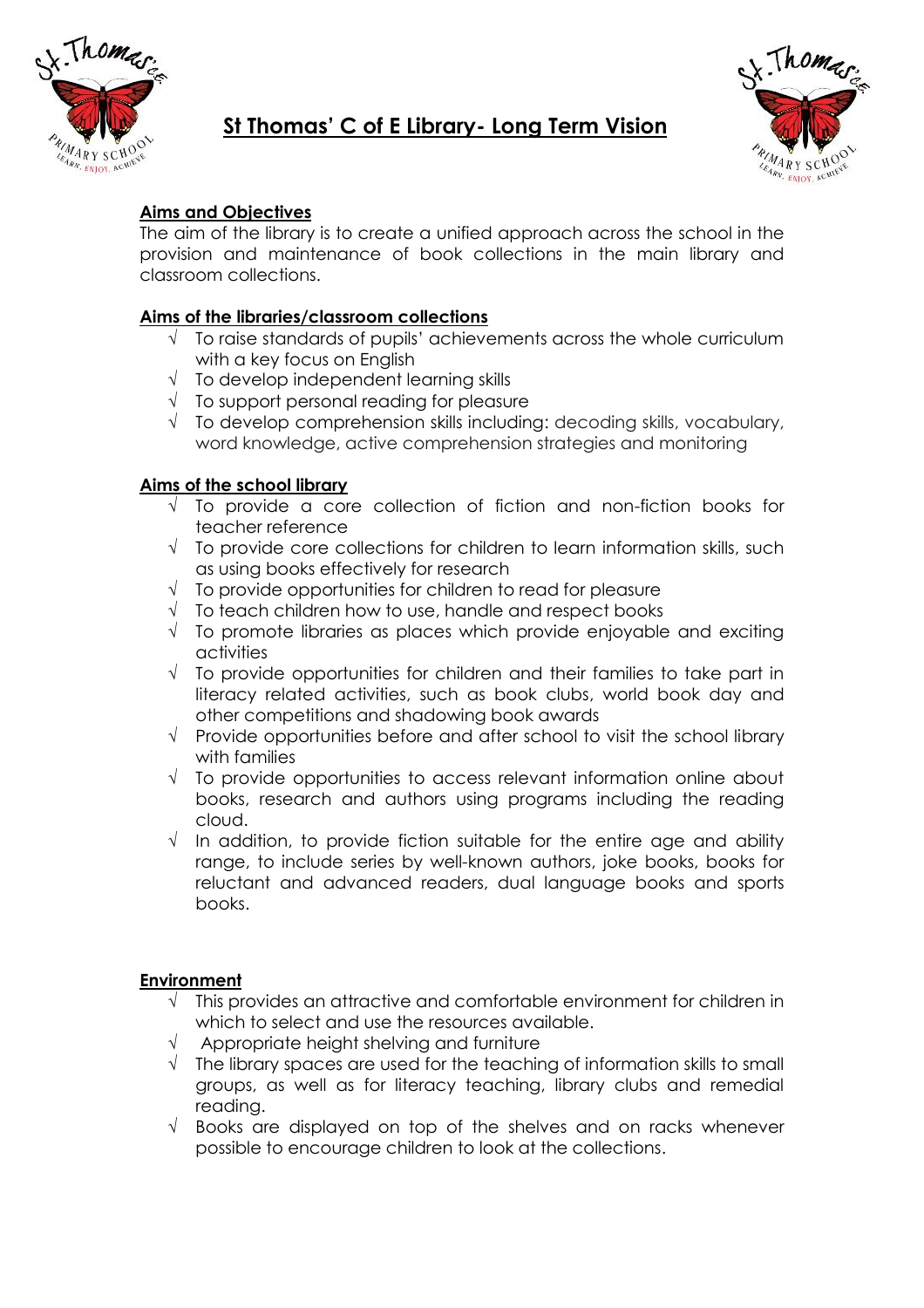## **Classroom collections**

- $\sqrt{\phantom{a}}$  Classroom collections should look attractive and welcoming.
- $\sqrt{\phantom{a}}$  They should have colourful, low level shelving.
- $\sqrt{ }$  They should have a rug or cushions where children can read comfortably.
- $\sqrt{ }$  They should have books on display, either on shelves or suitable racks and board where book-related posters etc can be displayed.
- $\sqrt{ }$  Picture books should be arranged with their covers facing outwards where possible.
- $\sqrt{\phantom{a}}$  Other books should be on shelves or arranged in boxes by genre.
- $\sqrt{ }$  Non-fiction books should be arranged in simplified Dewey order or by some other suitable system (eg genres picture stickers).
- $\sqrt{\phantom{a}}$  Genre boxes and shelves should be labelled.
- $\sqrt{ }$  The collections should be swapped termly with the other class in the year group.

## **Resources**

- $\sqrt{\phantom{a}}$  Classroom collections and the school libraries aim to provide resources that are relevant, up to date and in good condition.
- $\sqrt{ }$  A collection of encyclopedias, atlases, dictionaries and books on general subjects.
- $\sqrt{ }$  Guided Reading books should be accessible in both the classroom and the library.
- $\sqrt{\phantom{a}}$  Classroom collections should provide around 200 books consisting of mainly fiction with a small collection of non-fiction suitable for the age and ability range of the class.
- $\sqrt{ }$  Books may be taken home.
- $\sqrt{\phantom{a}}$  All staff are able to suggest new stock, either via the English Coordinator or the Librarian.
- $\sqrt{ }$  The resources should reflect the cultural diversity of the school and support the school's Equal Opportunities Policy.
- $\sqrt{ }$  There should be provision of non-book materials such as magazines, DVDs, newspapers, comics and leaflets.
- $\sqrt{ }$  Children can suggest stock, via an annual questionnaire from the English Coordinator and suggestions lists in the libraries.
- $\sqrt{ }$  Classroom collections should be audited and weeded annually by teachers.
- $\sqrt{\phantom{a}}$  Library collections should be audited annually by the Librarian.
- $\sqrt{\phantom{a}}$  All book resources in the school (apart from reading scheme books and collections of textbooks) will be kept on the library database, accessible from the library computer.

## **Organisation of resources**

- $\sqrt{\phantom{a}}$  Non-fiction is arranged by simplified Dewey and fiction in alphabetical order by author surname, or, in classrooms, by genre.
- $\sqrt{ }$  Alphabetical subject guides and access to the computer catalogue allow readers to find the location of the resources.
- $\sqrt{ }$  The computer catalogue is constructed by the professional librarian to ensure consistency of key wording and classification numbers.
- $\sqrt{\phantom{a}}$  There should be clear signing and guiding of sections.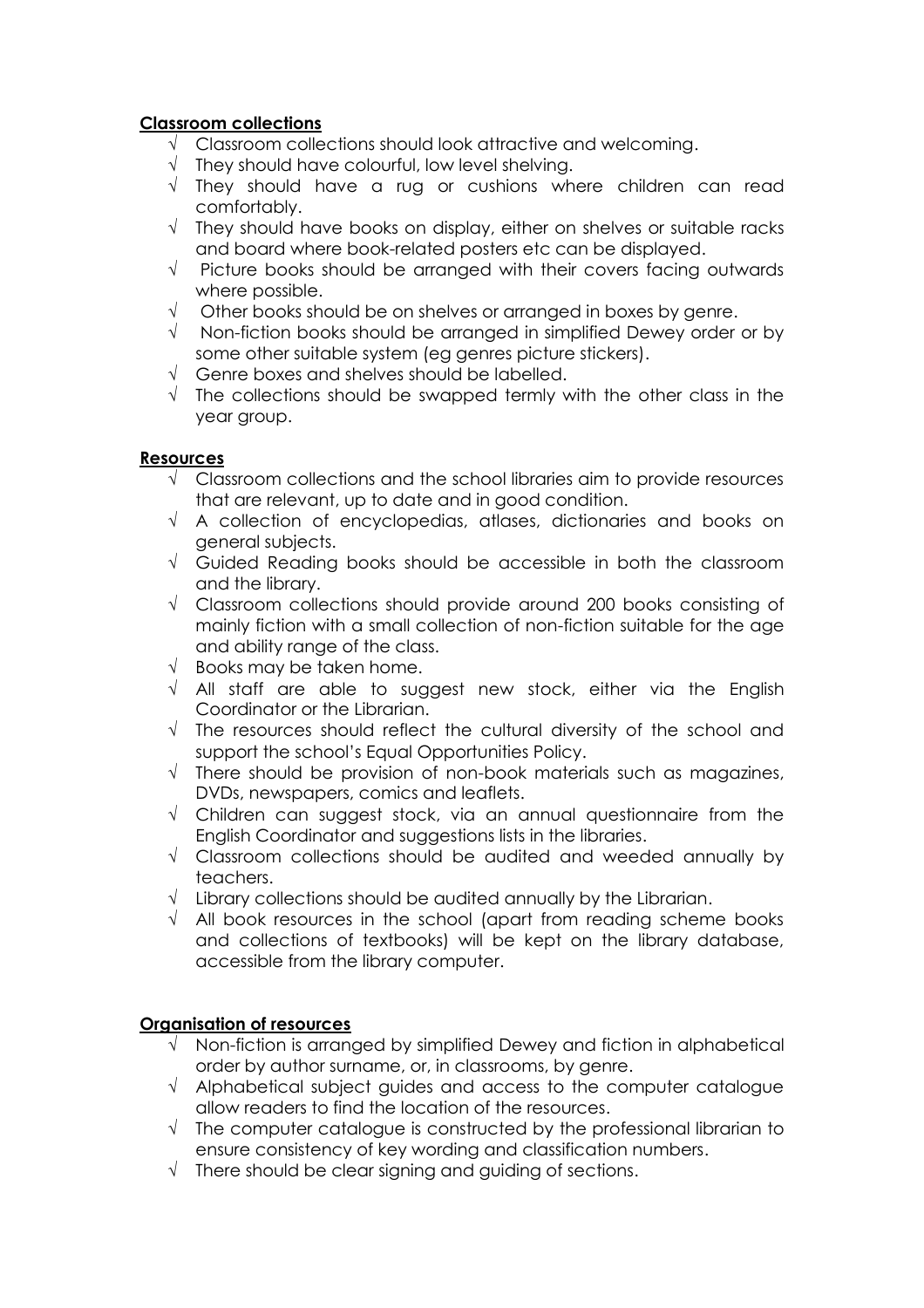$\sqrt{ }$  There should be easy borrowing procedures using the computer system.

## **Management**

The role of the Library Coordinator is to:

- $\sqrt{\phantom{a}}$  Manage and develop the school libraries
- $\sqrt{ }$  To develop the libraries' book stock
- $\sqrt{\phantom{a}}$  o ensure teachers, teach library and information skills teaching across the curriculum to all the children
- $\sqrt{ }$  To encourage reading for pleasure and for research
- $\sqrt{\phantom{a}}$  To promote school libraries and libraries in general
- $\sqrt{ }$  To encourage interest in books and writers
- $\sqrt{ }$  Pupils should be trained to carry out basic duties (for example, returning books to the shelves, tidying, labelling books).

## **Computer System**

- $\sqrt{ }$  The library computer system provides a catalogue to all books in the school (apart from readers) and can be accessed from the library computer.
- $\sqrt{\phantom{a}}$  The librarian is responsible for adding book and user data to the system (in conjunction with the ICT Technician).
- $\sqrt{ }$  The system is maintained by the Librarian and can be fully accessed by the Librarian, the Literacy and ICT Coordinators and the ICT technician.
- $\sqrt{\phantom{a}}$  Each September the Librarian will update the children's data on the computer system, with the help of the ICT Technician.
- $\sqrt{ }$  The Librarian will teach children how to use the catalogue and book review modules to further their library and ICT skills.
- $\sqrt{ }$  The Librarian will train staff in the use of the system and provide a manual and list of children's and staff barcodes each September.

#### **Access**

- Children may only use the main libraries and computer catalogue/issue system if the Librarian or another member of staff is present.
- $\sqrt{\phantom{a}}$  There will be timetabled access for each class and small groups to visit the libraries weekly for reading for pleasure and information skills training.
- $\sqrt{\phantom{a}}$  The Librarian will run book-related clubs in the libraries.

## **Promotion**

The Librarian will promote the libraries by:

- $\sqrt{\ }$  Regular displays: of books and posters to promote themes such as Black History month, World Book Day, various authors, new books, information about a topic or theme, displays of children's work, etc.
- $\sqrt{ }$  Producing a newsletter for staff, parents and governors about library developments at least once a term
- $\sqrt{ }$  Participating in Book Weeks and author visits
- $\sqrt{\phantom{a}}$  Running book clubs